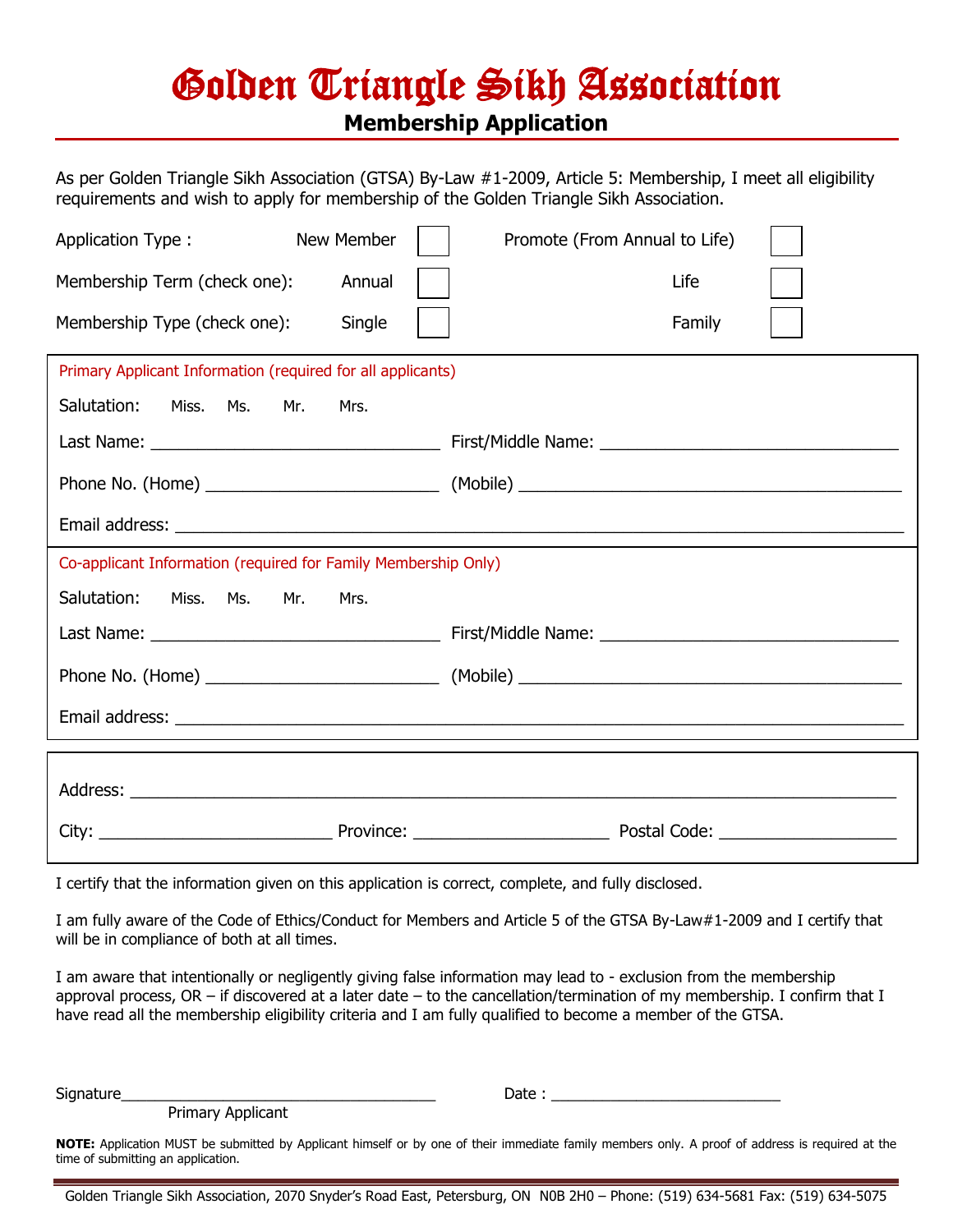| For office use only                                                                                  |                                                                                                                 |                                            |  |  |
|------------------------------------------------------------------------------------------------------|-----------------------------------------------------------------------------------------------------------------|--------------------------------------------|--|--|
| Application Type:                                                                                    | New Member                                                                                                      | Promoted (From Annual to Life)             |  |  |
|                                                                                                      | Submitted By: Name is required - if application is submitted by a family member                                 |                                            |  |  |
|                                                                                                      | <b>Received By Name:</b> Treasurer/Secretary Only                                                               | <b>Signature:</b> Treasurer/Secretary Only |  |  |
|                                                                                                      | GTSA receipt number: University of the state of the state of the state of the state of the state of the state o |                                            |  |  |
| Membership Application was approved by the Board of Directors on : _________________________________ |                                                                                                                 |                                            |  |  |
| Signature                                                                                            | <u> 1989 - Johann Barbara, martxa alemaniar amerikan basar da a</u>                                             |                                            |  |  |
| Name                                                                                                 |                                                                                                                 |                                            |  |  |
| <b>Title</b>                                                                                         |                                                                                                                 |                                            |  |  |
| Entered to GTSA Membership Database:                                                                 |                                                                                                                 | Assigned Membership ID:                    |  |  |

Notes : .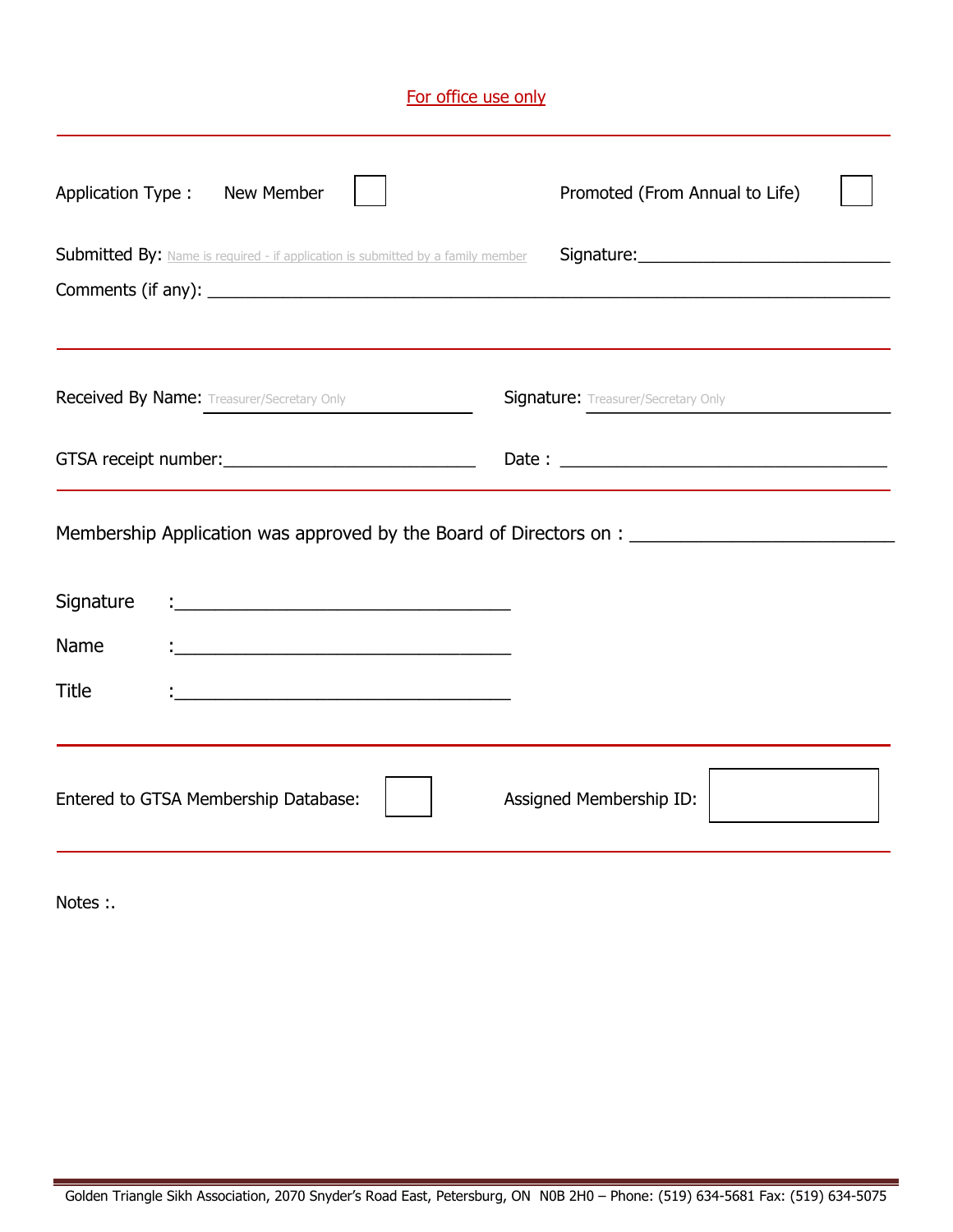## Golden Triangle Sikh Association

Golden Triangle Sikh Association (GTSA) By-Law #1-2009, Article 5: Membership

## 5.1 Voting Members:

- (a) To be qualified as a Voting Member of the Gurdwara Sahib, a person shall be:
	- (i) at least eighteen years of age;
	- (ii) a resident of Regional Municipality of Waterloo, Brant County, Perth County, and Wellington County;
	- (iii) a Sikh; \*
	- (iv) approved by the Board of Directors as a Voting Member.
- (b) A qualified person seeking admission as a Voting Member of the Gurdwara Sahib shall submit an application for membership in the prescribed form to the Board of Directors. Application forms may be obtained at the head office of the Gurdwara Sahib. The Board of Directors shall advise an applicant in writing within 30 days of receipt of his application, if he has been accepted for membership.
- (c) Voting Members shall comply with the Letters Patent, the By-Laws and such rules and regulations as may be adopted by the Members from time to time. Failure to do so may result in the termination of a person's Voting Membership in the Gurdwara Sahib.
- (d) Voting Members shall pay a membership fee:
	- (i) annually, within the next three months after June  $30<sup>th</sup>$ , in each year, in the amount of \$10.00 per person or \$20.00 for a married husband and wife, or
	- (ii) a one time membership fee of \$150.00 per person or \$300.00 for a married husband and wife. Failure to make a required payment within the time period specified above will result in the termination of membership.
- (e) If, in the opinion of the Board of Directors, a Voting Member:
	- (i) resorts to physical violence, profanity, or harassment while in the Gurdwara;
	- (ii) participates in, assents to or acquiescences in an activity that may undermine the objectives of the Gurdwara Sahib;
	- (iii) belongs to an organization that may compromise the Sikh doctrine;
	-
	- (iv) misrepresents the doctrine of the Sikh religion;<br>(v) engages in the dissemination of material or info engages in the dissemination of material or information that is discriminatory or hateful to the Sikh community;
	- (vi) fails to adhere to the objects and objectives of the Gurdwara Sahib; or
	- (vii) fails to meet the qualifications of a Voting Member;

the Voting Member's membership may be terminated by the Board of Directors, provided that the Voting Member is first given the opportunity to appear before the Board to show why his or her membership should not be terminated. A Voting Member whose membership in the Gurdwara Sahib is terminated for any of the foregoing reasons, may re-apply for membership as a Voting Member, in which case his application for re-admission as a Voting Member shall be subject to approval of a majority of the Directors present at a meeting at which his application is being considered.

- (f) Subject to section 5.2, in the event a Voting Member's membership is terminated by reason of Section 5.1 (e) (vii),upon his regaining such qualifications**,** he may re-apply to the Board of Directors to be reinstated as a Voting Member of the Gurdwara Sahib.
- (g) If, in the opinion of the Board of Directors, a Voting Member fails to comply with the Rules of Conduct of the Gurdwara Sahib as established by the Voting Members from time to time and after appropriate disciplinary procedures determined by the Board have been implemented and the Voting Member continues to be in breach of such rules, the Voting Member's membership may be suspended by the Board of Directors, provided that the Voting Member is first given the opportunity to appear before the Board to show why his or her membership should not be suspended. At the next Annual General Meeting of the Members, the Voting Members in attendance shall determine, whether the Voting membership of the suspended Member shall be terminated, or reinstated. If terminated, the individual may re-apply for membership as a Voting Member, in which case his application for readmission as a Voting Member shall be subject to approval of a majority of the Directors present at a meeting at which his application is being considered.
- (h) Voting Members shall be entitled to one vote at all meetings of Members.
- (i) No Voting Member shall be entitled to vote on any matter coming before a meeting of Members by means of a proxy.
- 5.2 Non-Voting Members:

A Voting Member who no longer resides in the geographical area referred to in section 5.1(a)(ii) shall no longer be qualified as such, but may continue as a Non-Voting Member. A Non-Voting Member shall be entitled to attend Members Meetings of the Gurdwara Sahib and fully participate at such meetings but shall not be entitled to vote on any matter. Upon resuming residency in such geographical area, the Member's status as a Voting Member shall be restored.

5.3 Members shall not, as such, be held answerable or responsible for any act, default, obligation or liability of the Gurdwara Sahib or incurred by the Board of Directors or for any engagement, claim, payment, loss, injury, transaction, matter or thing related to or connected with the Gurdwara Sahib.

\* Section 1. (p) "Sikh" means a person who believes in the teachings of the ten Gurus from Guru Nanak to Guru Gobind Singh and the Guru Granth Sahib and who does not believe in or belongs to any other religion or similar organization, and who has complete faith in the sanctity of the "5 K's";